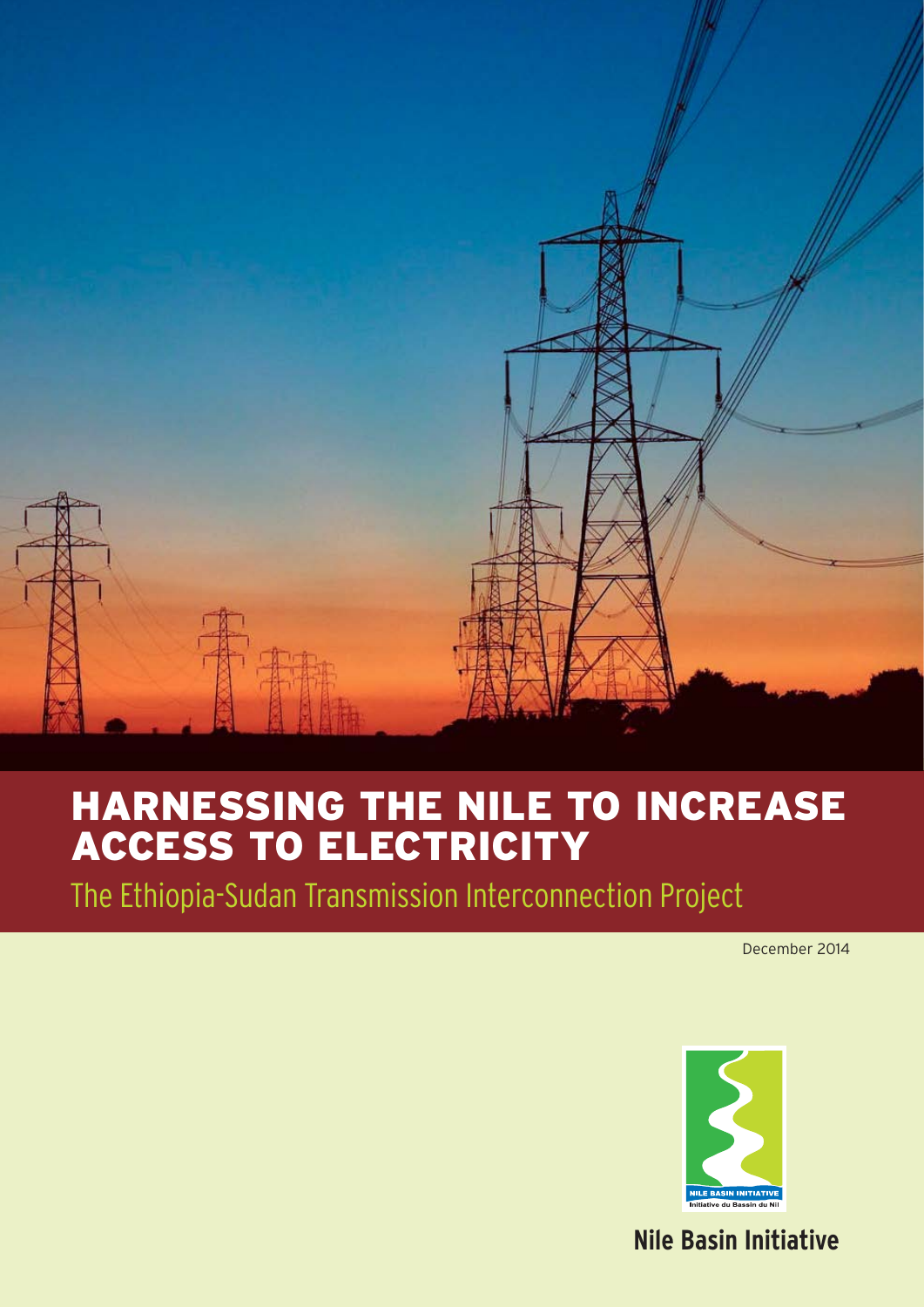#### HARNESSING THE NILE TO INCREASE ACCESS TO ELECTRICITY The Ethiopia-Sudan Transmission Interconnection Project



Increased electricity supply will raise economic productivity in cities like Bahir Dar in Ethiopia (Photo: NBI)

# Background

### 145,000 MW

**Hydropower potential of the Nile Basin**

65%

**Proportion of the Nile Basin's energy that hydropower can provide** 

### December 2013

**Full commissioning of the Ethiopia-Sudan Tramission Interconnection Project**

Whereas the Nile Basin states have limited access<br>
2011 Comprehensive Basin-Wide Study of Power to modern energy, research conducted under the Development Options and Trade Opportunities led by the Nile Basin Initiative (NBI) identified more than 145,000MW of hydropower potential across the Basin. However, less than three per cent of it in upstream countries had been developed.

#### The study uncovered an interesting set of scenarios:

- High demand for power across the region;
- Availability of a wide range of power options including solar, wind, coal, and geothermal;
- The potential for hydropower to provide 65 per cent of the region's energy.

Against that backdrop, the study recommended ways to develop and implement investment projects across the Nile Basin following a regional, as opposed to national, approach. The Ethiopia-Sudan Interconnection, which was officially fully commissioned at the end of 2013, is a remarkable case in point.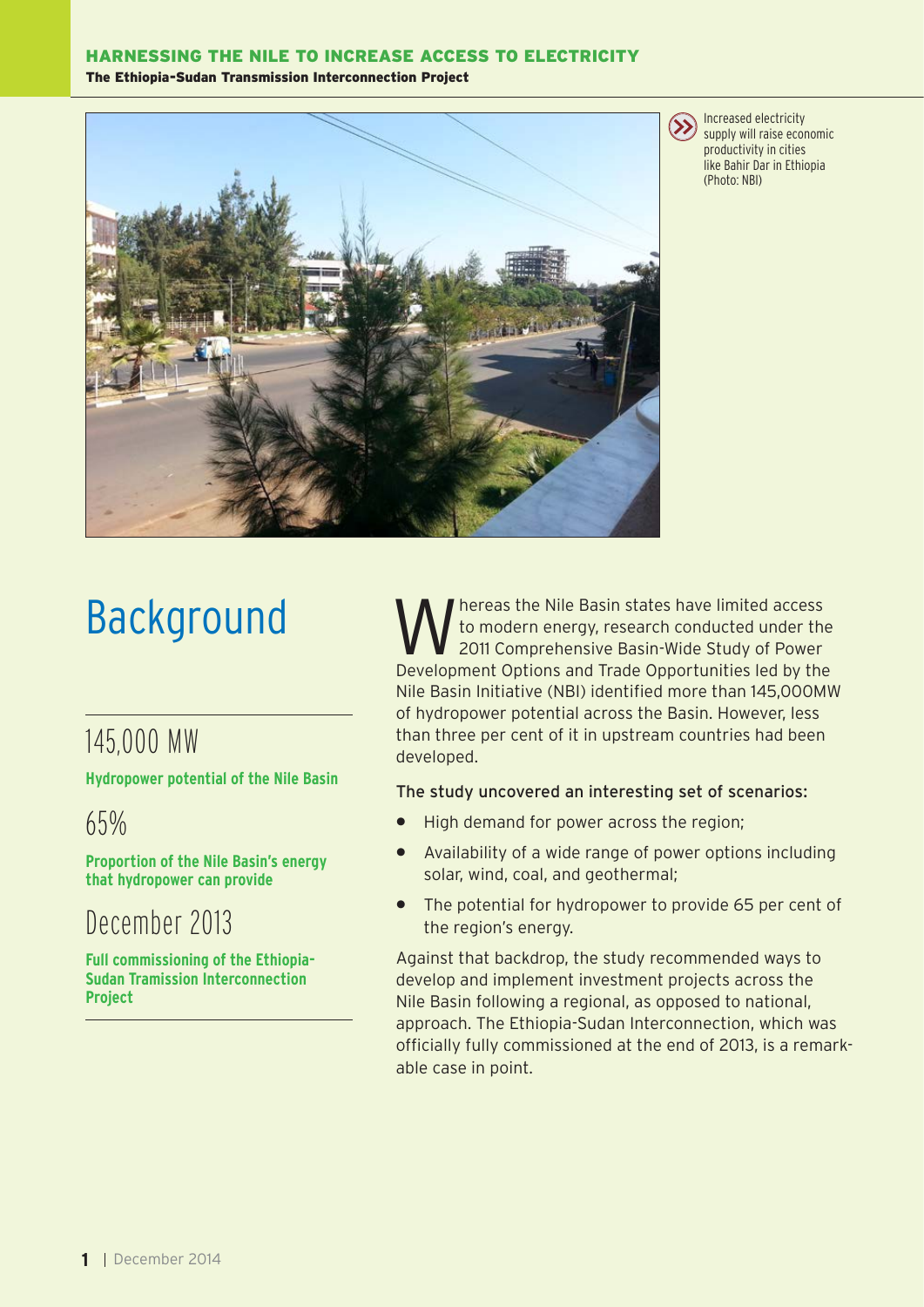#### Turning potential into tangible investments access to election of populations of populations of populations of populations of populations of populations of populations of populations of populations of populations of populations of populations of populati April 38th Nile-TAC Meeting Entebbe Compiled by Tom Waako, Projects Officer, Nile-SEC -Entebbe send your answer to: editor What is the major determinant of population distribution in the Nile Basin?

### **Assume States is a Quick Facts**

#### **Beneficiary countries**



Website http://www.nilebasin.org

**Project cost:** USD 55.8 million **Funding: Ethiopia (USD 29.26 million)** The Sudan (USD 26.54 million) **Transmission capacity:** 100MW **Transmission lines:** 297 kms **Geographic location:** Ethiopia **Period:** 2009 – 2013 **Thematic areas:** Power transmission **Fax +256 414 320 971 320 971 414 320 971 320 971 426 414 320 971 426 971 420 971 420 971 420 971 420 971 420 971 420 971 420 971 420 971 420 971 420 971 420 971 420 971 420 971 420 971 420 971 420 971 420 971 420 971 420** Period: Email nbisec@nilebasin.org

relations between Ethiopia and The Sudan and has benefits beyond power sharing." **Condition has created you between Ethiopia and The Sudan** John Ogwang

Members Tom Waako

Mr. Andarge Eshete, Head of Technical Support (Generation), Ethiopian Electric Power Corporation

Intil the Interconnection project was conceived, the region's existing resources for power production -<br>though substantial - and the infrastructure for trade region's existing resources for power production – were largely undeveloped. Only six and 22 per cent of the populations of Ethiopia and The Sudan, respectively, had access to electricity.

The Ethiopia-Sudan Transmission Interconnection The single most important intra basin intra basin agricultural trade commodity by volume and the single most intra basin and the Nile most intrade commodity by volume and the Nile modity by volume among the Nile modity by stewardship of both governments and the Nile Basin Initiative, the two countries now have in place a framework and an infrastructure to trade electric power and the gains are mutual.  $T_{\rm eff}$  important intra basin agricultural trade commodity by volume among the Nile

> By exporting its surplus hydropower to The Sudan, Ethiopia earns foreign exchange. In just under six months during the sudan Sudan Sudan Sudan Sudan Sudan Sudan Sudan Su the latter half of 2014, Ethiopia exported over 61.5MW of electricity to The Sudan, a decent increase on the 55MW it exported to its neighbour in the entire 2013.

> > By the same token, The Sudan is able to replace a fraction of its predominantly thermal electricity sources with clean energy, thereby cutting back on greenhouse gas emissions and contributing to climate change mitigation.

From his vantage point as Head of Technical Support for Generation at the Ethiopian Electric Power Corporation, Mr. Andarge Eshete has a good view of the 'power relations' between Ethiopia and The Sudan. Editor Jane K. Baitwa From his vantage point as

"Collaboration has created good relations between Ethiopia and The Sudan and has benefits beyond power sharing," says Mr. Eshete. He is one of many technical specialists in the governments and power utilities of NBI Members States who are leading the task of translating "transboundary thinking" in energy planning into tangible investments and wider socio-economic benefits.



The Regional Nile Day, such as  $\left(\sum_{k=1}^{n} \frac{1}{k} \right)$  this eighth edition which was celebrated in Kampala-Uganda, on 21 February 2014, is a symbol of the spirit of collaboration among Nile Basin Member States (Photo: NBI).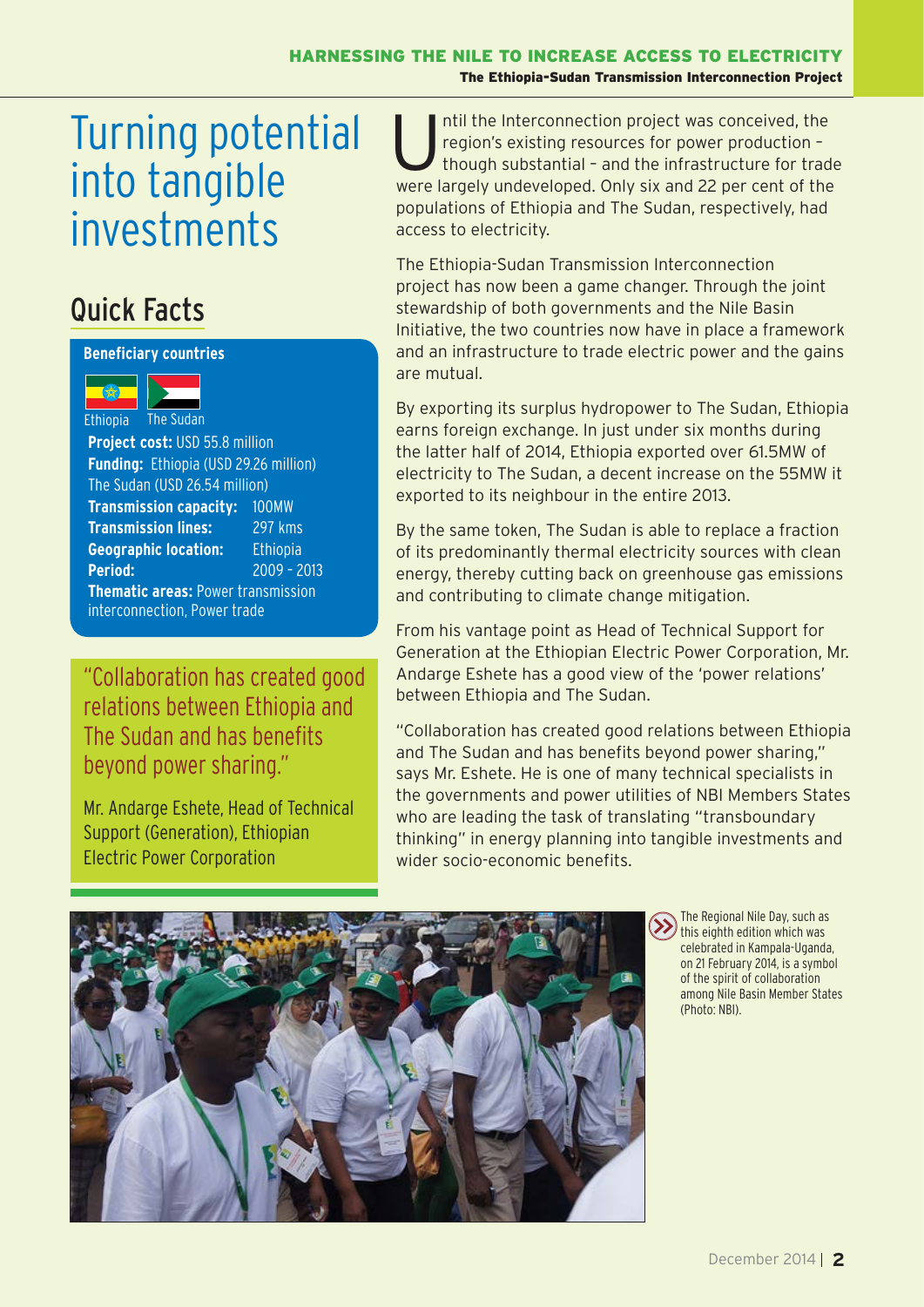## Success factors

Notwithstanding the low development of<br>power systems, there has always been a<br>strong desire in both the governments power systems, there has always been a strong desire in both the governments of Ethiopia and The Sudan to improve access to electricity for domestic, industrial, and commercial uses.

This resolve has proven critical in building the momentum to exploit the region's extensive yet untapped sources for power generation.

Ethiopia is endowed with cheap hydro

resources, with hydro installations generally at half the cost of those in many neighbouring countries.

So when the World Bank granted the government an International Development Association credit of USD 41.05 million in 2007 to finance its segment of a new transmission line connecting its power grid to that of The Sudan, NBI's concept of regional power trading and pooling got a shot in the arm.

## Investment in infrastructure

The interconnection project, with a capacity of 100MW, consists of:

- A new 194 km double circuit 230/220 KV transmission line linking Shehedi in Ethiopia to Gedaref in The Sudan;
- Reinforcement of Ethiopia's existing 260 km single circuit line linking Bahir Dar to Gonder and on to Shehedi;
- A new 36.5 km high voltage, double circuit, 230/220 kV, threephase alternating current transmission line linking Shehedi to Metema at the border with The Sudan.

part from the transmission lines, there have been extensions and<br>additions to the Bahir Dar, Gondar, and Shehedi sub-stations, inclu<br>the addition of bays to connect the new transmission lines. A<br>manifolding and sorting wit additions to the Bahir Dar, Gondar, and Shehedi sub-stations, including the addition of bays to connect the new transmission lines. A monitoring and control system to facilitate effective power trade and ensure reliable operation of the interconnector has been installed as well.

The Ethiopian phase of the interconnection cost USD 39.55 million and was commissioned in November 2011. Equipment for upgrading of the three substations was delivered, installed, and commissioned by June 2013.

Construction of The Sudan's portion of the interconnector was completed in June 2010. The investments on The Sudan's side include an upgrade of the sub-stations and the addition of telecommunications and control equipment that constitute the monitoring system. The works, at a cost of USD 25.5 million, were financed through a bilateral credit agreement with India's Export/Import Bank.

This infrastructure has allowed Ethiopia to interconnect with a parallel transmission line on the The Sudan side. The two lines are linked at the border towns of Metema in Ethiopia and Gallabat in The Sudan.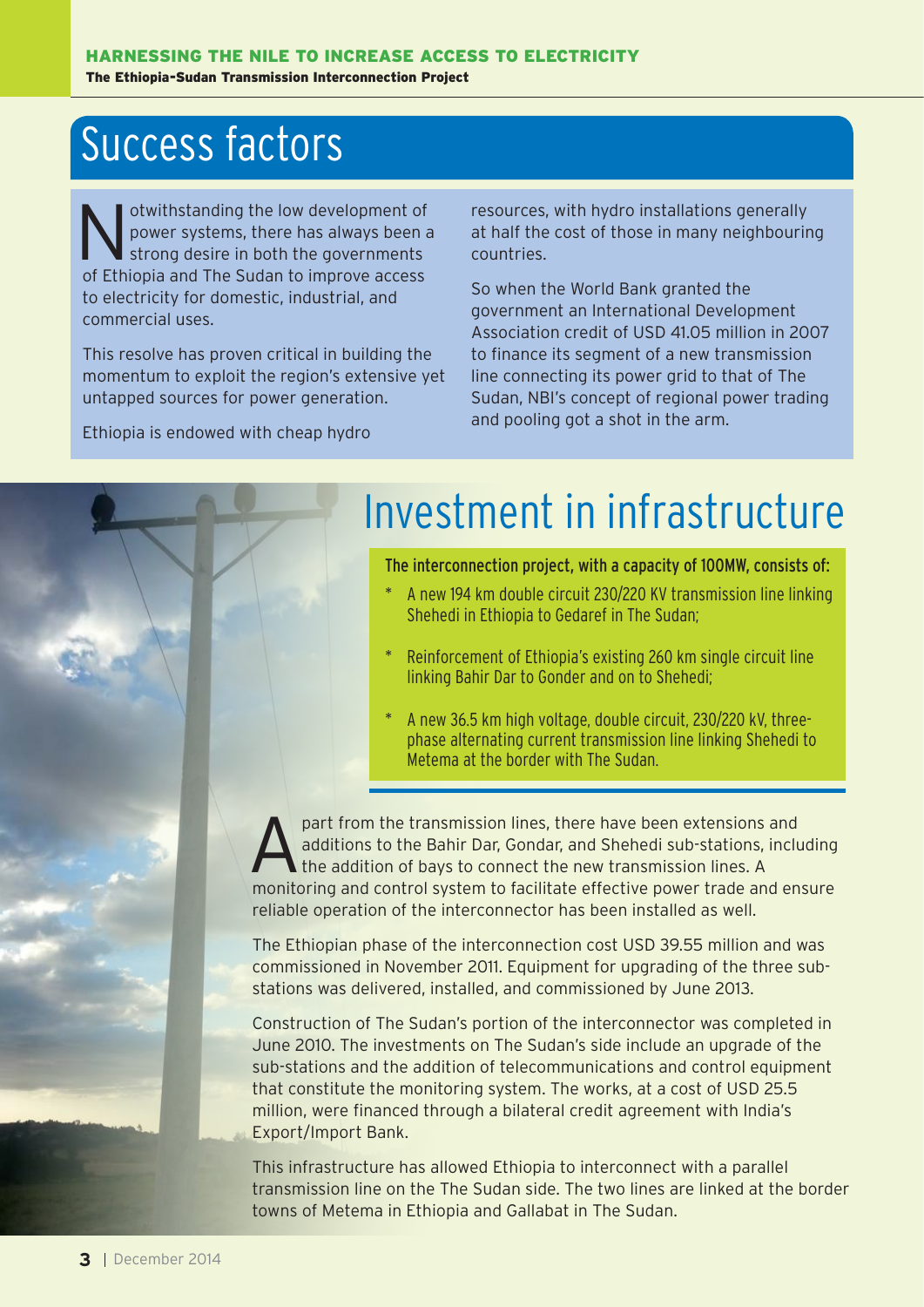## Investment in human resources

### USD 3.55 million

**strengthening and capacity development**

The Ethiopia-Sudan Interconnection project invested<br>
USD 3.55 million in institutional strengthening and<br>
capacity development. The goal has been to convey<br>
the chillenged at the annum offective energies of the USD 3.55 million in institutional strengthening and the skills needed to ensure effective operation of the transmission infrastructure. The capacity development initiative has delivered a wide range of skills to enable technical staff do the following:

- Establish the operating rules for the interconnection;
- Undertake power system planning and design;
- Handle the operation and regulation of the interconnected system;
- Implement the environmental and social plans;
- Manage the institutional, technical, and commercial mechanisms for regional power trade.

## Remarkable benefits

The Ethiopia-Sudan Interconnector, as the pioneering power pooling project within<br>the framework of the NBI, has broken new pioneering power pooling project within ground towards cross-border power trade and regional interconnection.

As one of the first tangible investments supported by the NBI, it has helped to convert the collaborative intentions of the NBI Member States into actual investments and benefits.

What's more, the project invested in institutional strengthening and capacity development to improve the skills of electricity company staff in Ethiopia to implement and operate the transmission line.

Consequently, the staff is in a stronger position to support the country to participate meaningfully in the development of a wider regional power market.





With cheaper and more reliable power supply, Ethiopia is looking towards the transformation of rural livelihoods (Photo: NBI).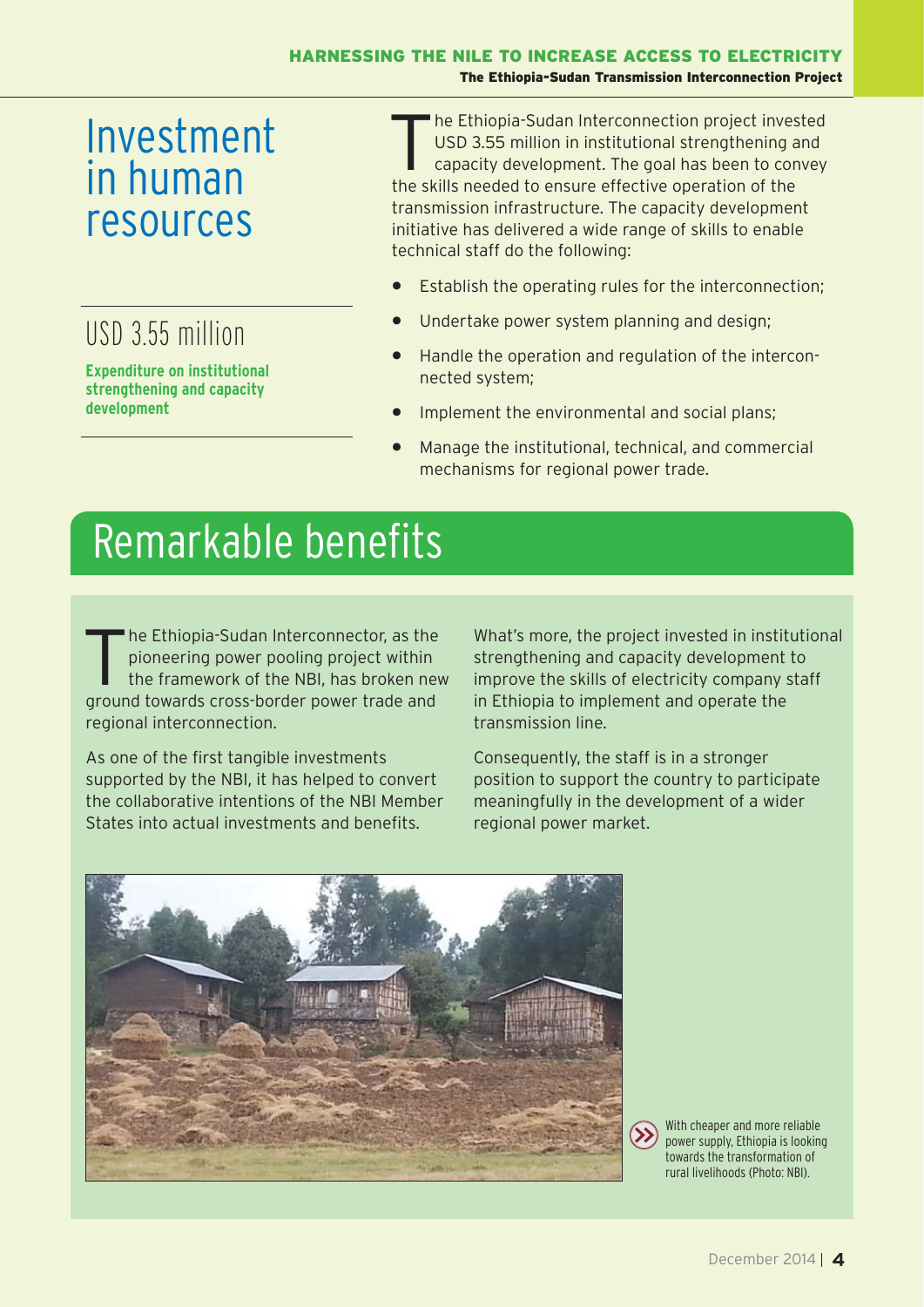#### ETHIOPIA-SUDAN TRANSMISSION INTERCONNECTION





## Tangible results

ince full commissioning of the Interconnector at the end of 2013, both Ethiopia and The Sudan have a lot to celebrate:

- The people of Ethiopia and The Sudan (approximately 1.4 million households) are able to access affordable electricity;
- Both countries have been able to better integrate their reserve capacities, and in the process improve reliability of supply on the interconnected system and save on capital and operating costs;
- Improvements in reliability and security of supply in both countries have yielded benefits like lighting of schools and homes, better access to social services, and greater opportunities for business development;
- In both countries, small- and medium-sized industries such as flour mills, rural water supply installations, tanneries, and coffee processing plants are creating employment and contributing to poverty alleviation.
- Ethiopia has raised its capacity to generate revenue from exporting power, to about USD 8.8 million annually;
- Ethiopia's predominantly hydro system has reaped from being part of a larger power system with The Sudan, whose significant thermal generation provides security of supply in periods of low rainfall;
- Apart from improved reliability of supply, consumers in The Sudan have gained from lower tariffs of USD 0.05 per kWh for imported electricity as compared to USD 0.096 per kWh from power generated domestically;
- There have been global benefits arising from reduced greenhouse gas emissions through the substitution of thermal generation in The Sudan with hydropower generation imports from Ethiopia;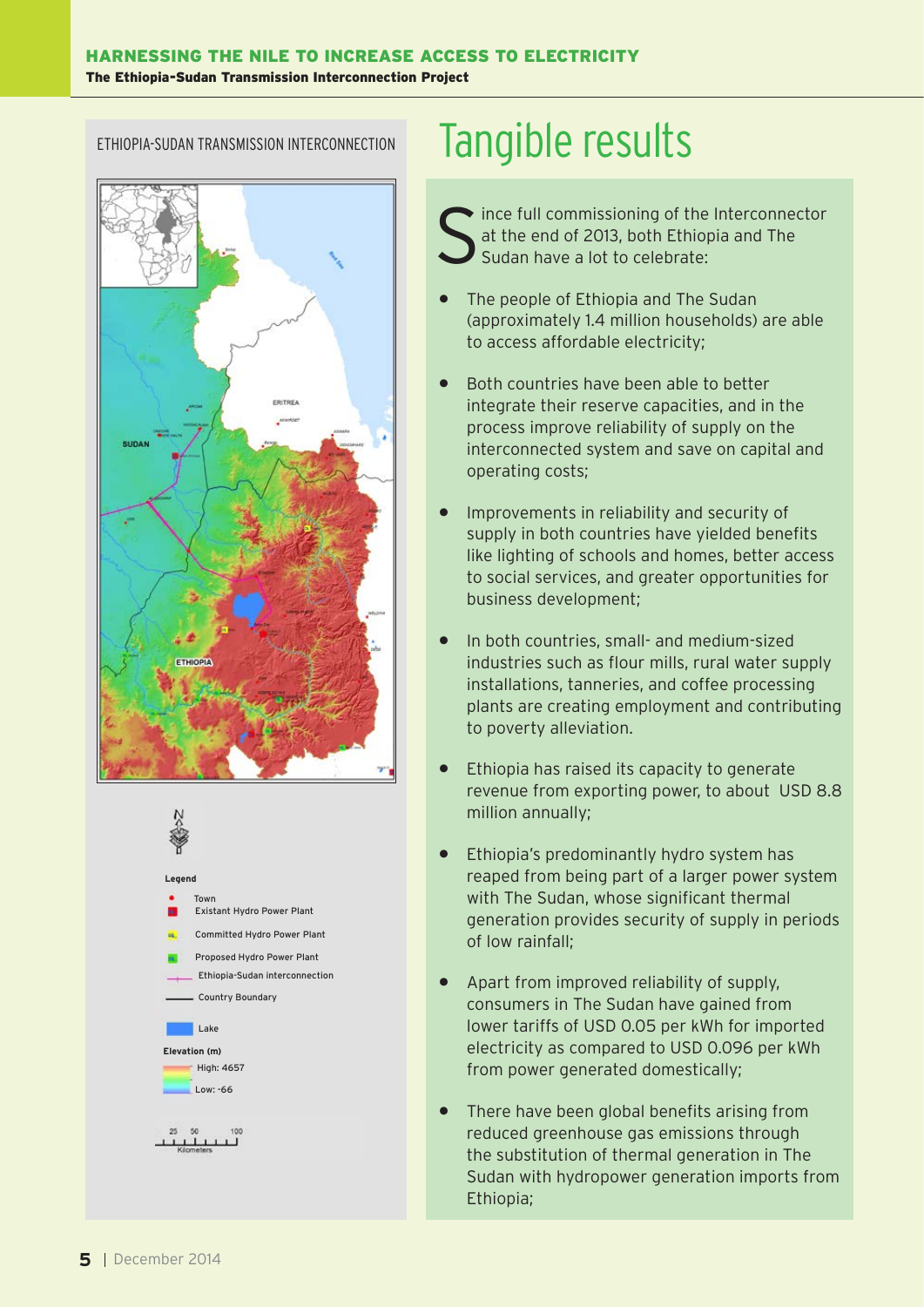# Role of the NBI

hile the Ethiopia-Sudan Transmission Interconnection Project was implemented nationally by Ethiopia and Sudan, the NBI, through ENTRO, was instrumental in:

- Setting up a Power Coordination Unit (PCU) at ENTRO, financed by the power utilities of The Sudan and Ethiopia. The PCU was responsible for updating the feasibility study and mobilising funds;
- Facilitating negotiations for the tariff between the power utilities of Ethiopia and The Sudan;
- Supporting the implementation of the Resettlement Action Plan and Environmental Management Framework;
- Nurturing cooperation among NBI Member States by providing the only Nile Basinwide platform for regional dialogue on shared water issues;
- Creating an enabling environment for joint planning and implementation of investment projects in power.

## Foundation for future growth

witnessing the benefits of cooperation such as the now operational Ethiopia-Sudan Power Transmission Interconnection which has made power trade and the creation of synergy between the power utilities of Ethiopia and The Sudan possible."

H.E. Ayalew Gobeze, former President of the Amhara National Regional State The Ethiopia-Sudan Interconnection project has been<br>successful in initiating power exchange between the<br>two Nile Basin states and increasing export revenues successful in initiating power exchange between the two Nile Basin states and increasing export revenues for Ethiopia. With the completion of the upgrades at the three sub-stations in Gondar, Bahir Dar, and Shehedi, and with the installation of the telecommunications system, the basic infrastructure required to successfully operate the interconnector is now in place.



Increased access to electricity is essential to modernising economic life in the cities of the Nile Basin such as Bahir Dar in Ethiopia's Amhara Region. (Photo: NBI)